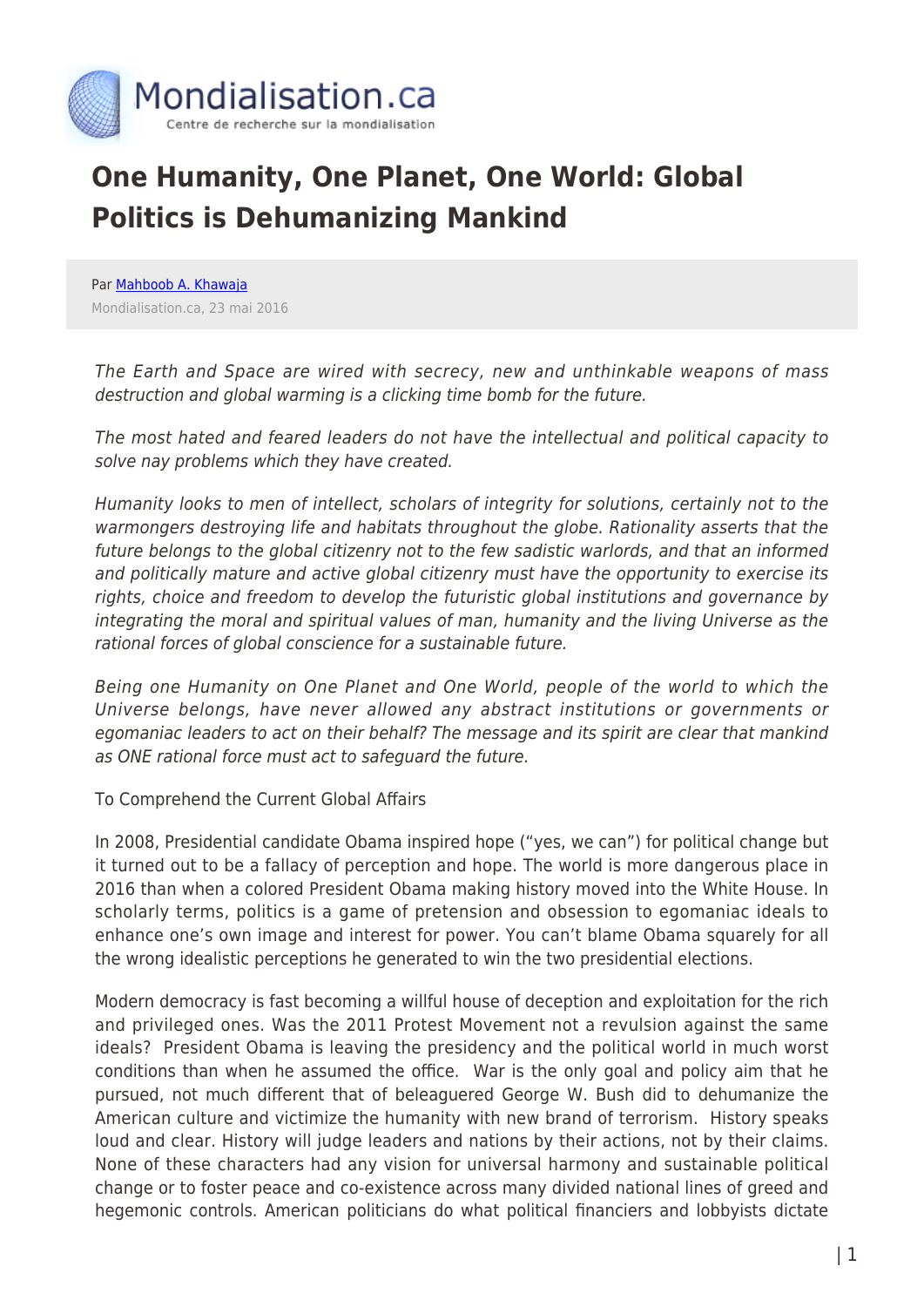them to do – to loath the mankind with the fear of insecurity and continuous war agenda.

The Arab Middle East is virtually destroyed; its masses bombed, terrorized and displaced as unwanted refugees across many European national frontiers. The real problem of Palestine is replaced by the current wars to capsize the whole of the Arab world. Who is responsible for all the intriguing wars and backdoor conspiracies to kill one another? Have all the Arab people lost their sense of thinking and rationality? How would the future generations view them in a critical analysis? Were they so inept and stupid not to think of their own future and sustainability? The aggressors have carved up subjective titles and labels of sectarian killings, daily bloodbath and terrorism. As if it was not part of their planned scheme of things to dismantle the Arab freedom and human dignity. Was this perpetuated cruelty and darkness not the explicit outcome of the American and British war and occupation of Iraq and Afghanistan? Who will rebuild the century's old cultures, human habitats and reputable ancient values that have been systematically destroyed by the war mongers?

In "[How the United States and Britain Lost the Bogus War in Iraq and Afghanistan"](http://www.globalresearch.ca/how-the-united-states-and-britain-lost-the-bogus-wars-in-iraq-and-afghanistan/21556) (Global Research), this author clarified the pertinent facts of the bogus war:

Michel Meacher, British Environment Minister under PM Blair ("[This War on Terrorism is](http://www.guardian.co.uk/politics/2003/sep/06/september11.iraq) [Bogus"](http://www.guardian.co.uk/politics/2003/sep/06/september11.iraq)) – provides reliable insight into the real reasons for the 'War on Terrorism'. He claims that the « war on terror » is flatly superficial:

"the 9/11 attacks gave the US an ideal pretext to use force to secure its global domination … the so-called 'war on terrorism' is being used largely as bogus cover for achieving wider US strategic geopolitical objectives … in fact, 9/11 offered an extremely convenient pretext to put the PNAC plan into action. The evidence again is quite clear that plans for military action against Afghanistan and Iraq were in hand well before 9/11."

David Swanson ("[ISIS, Weapons Makers, Thugs Benefit from This Crime."](http://dissidentvoice.org/2014/09/isis-weapons-makers-thugs-benefit-from-this-crime/) Dissident Voice), points out how the US weapon manufacturers have increased the cost of weapon sales by 19% and are ultimately the beneficiary of the war against ISIL. The coalition of war led by the US against ISIL is nothing but a paradox of self-contradictory coercive arrangement.

The U.S. France, Germany, UK, Saudi Arabia, and Arab Gulf countries aim is to overthrow President Bashar al-Assad, which happens to be the goal of ISIL and other groups fighting in Syria. President Putin is shielding the besieged Bashar Al-Assad from final collapse and making gains in Syria and Arabian strategic thinking. Many Arab leaders are impressed by Putin's decisive action to protect his client state. They could open new markets for Russian weapons and influence in the Arab world. President Obama remained in-between without any prompt action to oust Bashar Al-Assad. The current sectarian wars do not appeal to any holiest mission.

The US and Russia are bombing to support their war economy and find a convenient pretext to kill the Arab people. American foreign policy aims at and acts like double-edge Razor King to install authoritarian regimes in the frontline Arab states and manipulate them for illegitimate purposes and exploitation of the natural resources. When these former neocolonial tribal agents turned kings and princess become a liability, the US implies Plan "B" to get them killed by their own people like Ghadafi in Libya, Abdulla Saleh ousted in Yemen and Saddam Hussein hanged in Iraq. The Arab coalition leaders have no sense of time and history how the US will destroy the Arab culture and civilization by using false pretext of the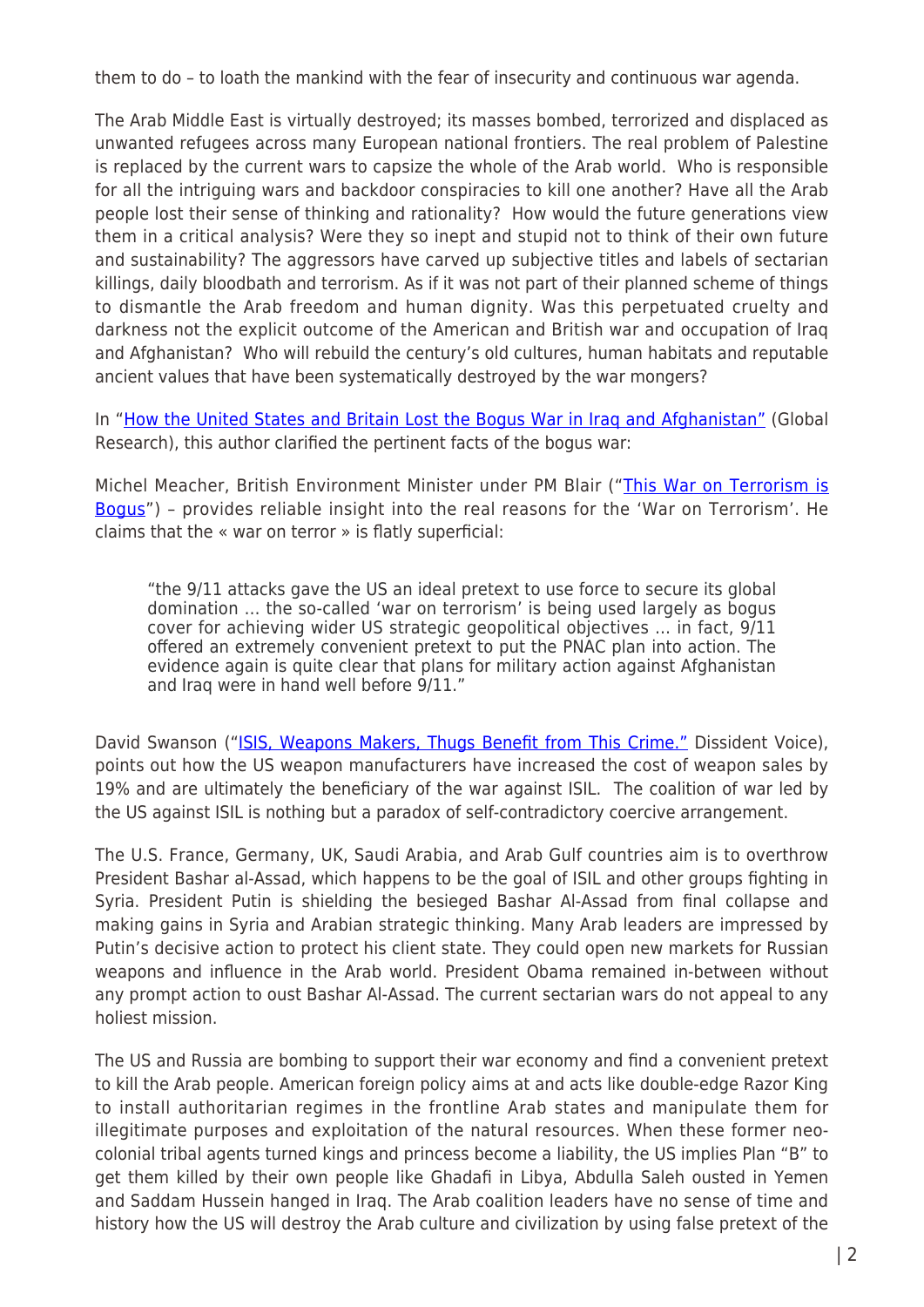war.

## Truth is One, Not Many But Political Leaders will Deny it

We are witnessing an historic event and epic of empire-building. Leaders claiming to be democratically elected, think and behave like absolute dictators. President Obama is engaged in time-killing exercises at the end of his presidency. He was not an intellectual and proactive person leading to peaceful future-making. Mankind needs morally and intellectually responsible leadership to pursue a sustainable future. All absolute rulers and leaders tried to run down the mankind as if it was just a number – a digit – and consciousless entity of technological imagination. But all of them have caused immense losses and liabilities to their own nations and empires. American political history was enriched with intellectual foresights and democratic values to safeguard the rest of the mankind. But its contemporary leaders and major institutions seem to defy the logic of peaceful co-existing with the global community.

The continuous wars have incapacitated the Arab states and rulers as some are complacent in providing logistical support to the US-British aggressions in Iraq and Afghanistan.The Western masses are against the wars but the US-Russian strategic plans increasingly pursuing more seen-unseen wars against the Arabs-Muslims, not just to occupy their natural resources but to go beyond Iraq, Afghanistan, Syria and Libya and occupy the lands and people. This is a call for a decadent Islamic culture to be destroyed within as the political developments are shaping up beginning with Palestine, Iraq, Syria onward to other Arabian Peninsula – collapse of the Muslim people to be taken over by the 21st century Crusaders. One wonders, if the oil enriched Arab elite occupying dusty palaces could come out to have the freedom to think on their own of a Navigational Change to avert the self-geared human catastrophes?

Chris Hedges (writes a regular column for **Truthdig.com** and was a foreign correspondent for The New York Times, and author of many books including his most recent book: **[Empire](http://www.amazon.com/dp/1568584377?tag=commondreams-20/ref=nosim)** [of Illusion: The End of Literacy and the Triumph of Spectacle\)](http://www.amazon.com/dp/1568584377?tag=commondreams-20/ref=nosim) contributes a realist observation (["The Ghoulish Face of Empire."](http://www.truthdig.com/report/item/the_ghoulish_face_of_empire_20140623) Truthdig.com), to make the US policy makers understand the untold and challenging facts of global politics:

The black-clad fighters of the Islamic State of Iraq and the Levant, sweeping a collapsing army and terrified Iraqis before them as they [advance toward](http://www.cnn.com/2014/06/22/world/meast/iraq-crisis/) [Baghdad](http://www.cnn.com/2014/06/22/world/meast/iraq-crisis/), reflect back to us the ghoulish face of American empire. They are the specters of the hundreds of thousands of people we murdered in our deluded quest to remake the Middle East…… The language of violence engenders violence. The language of hate engenders hate. "I and the public know what all schoolchildren learn," [W.H. Auden](http://www.poets.org/poetsorg/poet/w-h-auden) wrote. "Those to whom evil is done do evil in return." It is as old as the Bible.

There is no fight left in us. The war is over. We destroyed Iraq as a unified country. It will never be put back together. ….We are not, as we thought when we entered Iraq…. We are something else. Fools and murderers. Blinded by hubris. Faded relics of the Cold War. And now, in the final act of the play, we are crawling away. Our empire is dying……. The disintegration of Iraq is irreversible. At best, the Kurds, the Shiites and the Sunnis will carve out antagonistic enclaves. At worst, there will be a protracted civil war. This is what we have bequeathed to Iraq. The spread of our military through the region has inflamed jihadists across the Arab world. The resulting conflicts will continue until we end our occupation of the Middle East. The callous slaughter we deliver is no different from the callous slaughter we receive. Our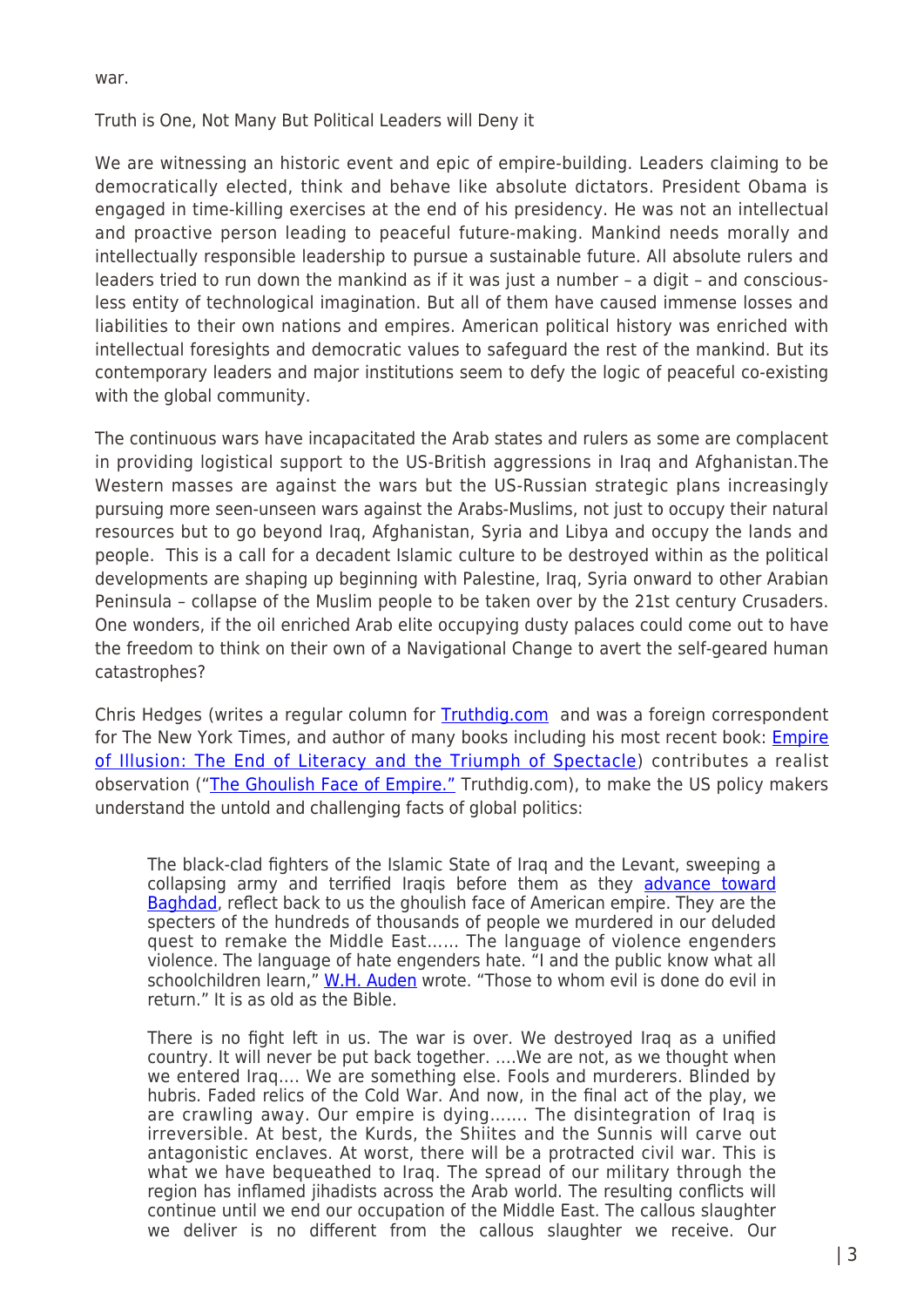jihadists—George W. Bush, Dick Cheney, Paul Wolfowitz, Donald Rumsfeld, Richard Perle, Thomas Friedman and Tommy Franks—who assured us that swift and overwhelming force in Iraq would transform the Middle East into an American outpost of progress, are no less demented than the jihadists approaching Baghdad. These two groups of killers mirror each other. This is what we have spawned. And this is what we deserve.

The Earth and Space are wired with secrecy, new and unthinkable weapons of mass destruction, and global warming is a clicking time bomb for the future. The most hated and feared leaders do not have the intellectual and political capacity to solve nay problems which they have engineered for their own interest and greed of power. The humanity looks to proactive scholars, visionary and intelligent people of new ideas and leaders of change to rebuild a systematic and institutionalized sustainable future for the humanity and to articulate a culture of freedom and human dignity to co-exist without the fear of wars and in complete harmony with the Nature of things – more so, to imagine man (human being), humanity and the Universe to co-exist without animosity of the few vengeful mindsets. Man being the most intelligent creation on planet Earth and being the nucleus of Humanity must think of his originality of Creation and coherent role-play within the Laws of God governing Man's life and the Universe.

The Man, the Humanity and the Universe must be seen as interrelated to envisage global peace and harmony on One Plant. Life, the Universe and the laws of governance of the planet are not the outcomes of politicians and staged actors. Is there a new culture of rethinking and emotions to bring the mankind back to its originality of rational unity and peaceful co-existence to save the humanity and civilizations? Lessons of history are ignored – most feared and most hated leaders, who drove the mankind to the insanity of the Two World Wars and current war agenda in the Middle East, likewise are actively engaged to undermine the future prospects of harmony between people of diversity and varied cultures.

With failed international institutions, incompetent and corrupt global leadership affiliated to the Washington-based Military-Industrial complex continues to enforce militarization of the globe- and insane perversion against the logic of peace and co-existence amongst the mankind. The humanity looks to men of intellect, scholars of integrity for solutions, certainly not to the warmongers destroying life and habitats throughout the globe.

Rationality asserts that the future belongs to the global citizenry not to the few sadistic warlords, and that an informed and politically mature and active global citizenry must have the opportunity to exercise its rights, choice and freedom to develop the futuristic global institutions and governance by integrating the moral and spiritual values of man, humanity and the living Universe as the rational forces of global conscience for a sustainable future.

Being one Humanity on One Planet and One World, People of the world to which the Universe belongs, have never allowed any abstract institutions or governments or egomaniac leaders to act on their behalf? The message and its spirit are clear that the mankind as ONE rational force must act to safeguard the future.

Dr. Mahboob A. Khawaja specializes in global security, peace and conflict resolution with keen interests in Islamic-Western comparative cultures and civilizations, and author of several publications including the latest: Global Peace and Conflict Management: Man and Humanity in Search of New Thinking. Lambert Academic Publishing, Germany, May 2012).